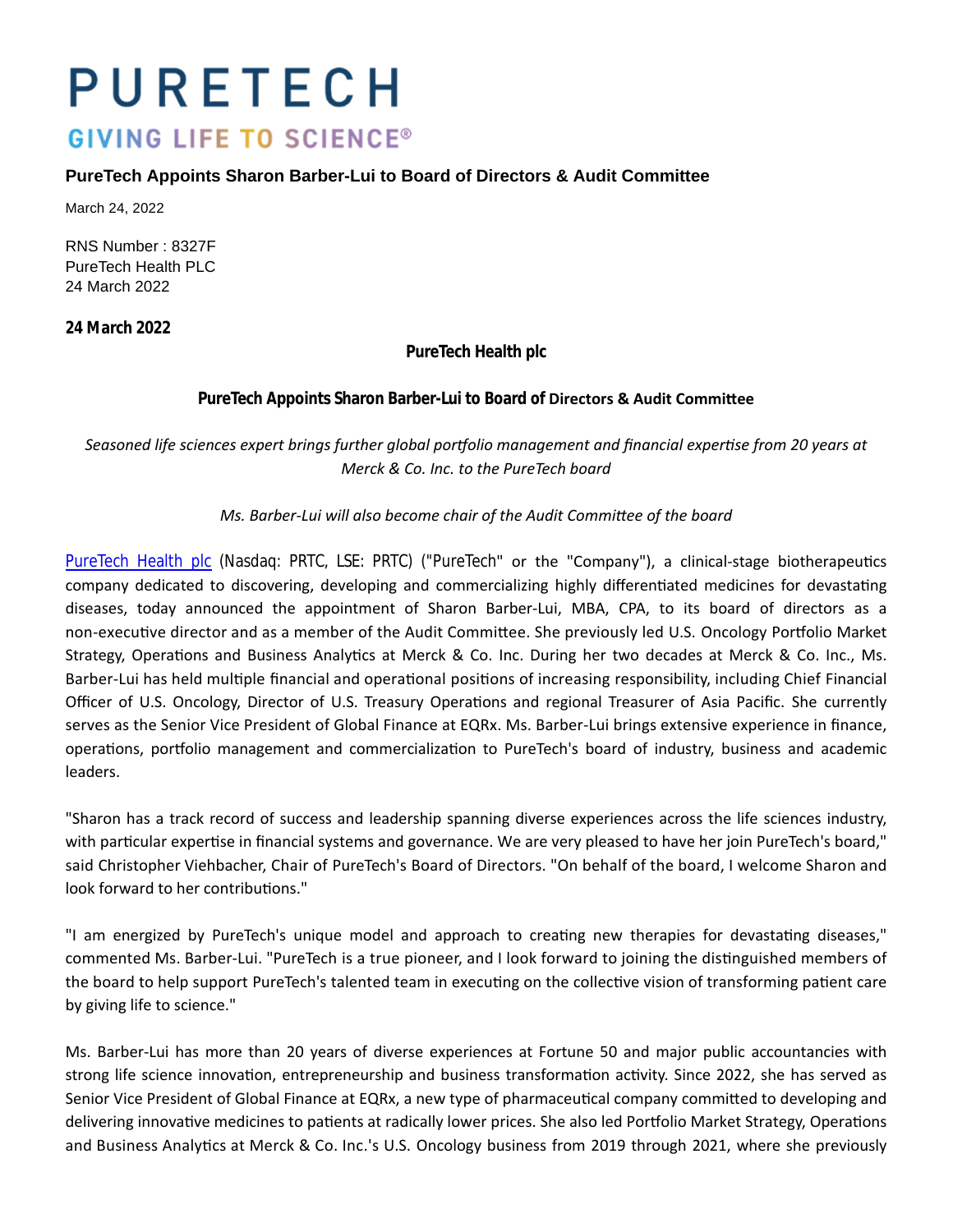served as Chief Financial Officer of U.S. Oncology from 2014 to 2018. That business portfolio included new, mature, co-developed and co-commercialized products. Ms. Barber-Lui also held a number of other financial and operational related roles throughout the course of her 22 years at Merck & Co. Inc. Ms. Barber-Lui received her MBA, marketing and corporate entrepreneurship and her B.S. in accounting from Lehigh University.

On joining the board, Ms. Barber-Lui will become a member of the board's Audit Committee, and she will become chair of that committee immediately following the Company's announcement of its 2021 full-year financial results. At that time, Mr. Viehbacher will step down from his role as chair of the board's Audit Committee but will remain a member of the committee. Dr Raju Kucherlapati and Dame Marjorie Scardino will also continue as members of the Audit Committee.

"We welcome Sharon's contributions at a time when PureTech's pipeline and broader portfolio of differentiated medicines include many advanced clinical and commercial-stage programs," said Daphne Zohar, Founder and Chief Executive Officer of PureTech. "Her background and expertise will strongly complement our existing board and bring additional perspective to our strategy of building a leading biopharmaceutical company."

Ms. Barber-Lui is independent for the purposes of the UK Corporate Governance Code, and PureTech confirms that there is no further information required to be disclosed pursuant to paragraph 9.6.13 of the U.K. Listing Rules.

### **PureTech's Board of Directors**

PureTech's Board of Directors includes former executives of major pharmaceutical companies, entrepreneurs, and award winning academic and clinical leaders who leverage their expertise to support our mission. Following the appointment of Ms. Barber-Lui, the board of directors is comprised of the following members:

**Daphne Zohar, Founder, Chief Executive Officer and Director** - Daphne Zohar is the Founder and Chief Executive Officer of PureTech, and she has served as a member of PureTech's Board of Directors since the Company's founding. She has also served as the founding Chief Executive Officer for a number of PureTech's Founded Entities. A successful entrepreneur, Ms. Zohar created PureTech, assembling a leading team to help implement her vision for the Company, and was a key participant in fundraising, business development and establishing the underlying programs and platforms that have resulted in PureTech's substantial pipeline.

**Chris Viehbacher, Board Chair** - Chris Viehbacher has served as a member of PureTech's Board of Directors since 2015 and as Chair since September 2019. He is the Managing Partner of Gurnet Point Capital, a Boston based investment fund associated with the Bertarelli family and has a \$2 billion capital allocation. He is the former Chief Executive Officer and member of the Board of Directors of Sanofi and was also the Chair of the Board of Genzyme in Boston.

Sharon Barber-Lui, MBA, CPA, Independent Non-Executive Director - Sharon Barber-Lui has served as a member of PureTech's Board of Directors since 2022. She was previously the Head of U.S. Oncology Portfolio Strategy, Operations and Business Analytics at Merck & Co. Inc. During her two decades at Merck, Ms. Barber-Lui held multiple financial and operational positions, including Chief Financial Officer of U.S. Oncology, Director of U.S. Treasury Operations and regional Treasurer of Asia Pacific.

**Bharatt Chowrira, PhD, JD, President and Chief Business, Legal & Operating Officer and Director** - Bharatt Chowrira, PhD, JD, is the President and Chief Business, Legal & Operating Officer of PureTech, and he has served as a member of PureTech's Board of Directors since 2021. Prior to joining PureTech, Dr. Chowrira was the President of Synlogic, Inc. He previously served as the Chief Operating Officer of Auspex Pharmaceuticals Inc., until its acquisition by Teva Pharmaceuticals, and he has held various leadership and management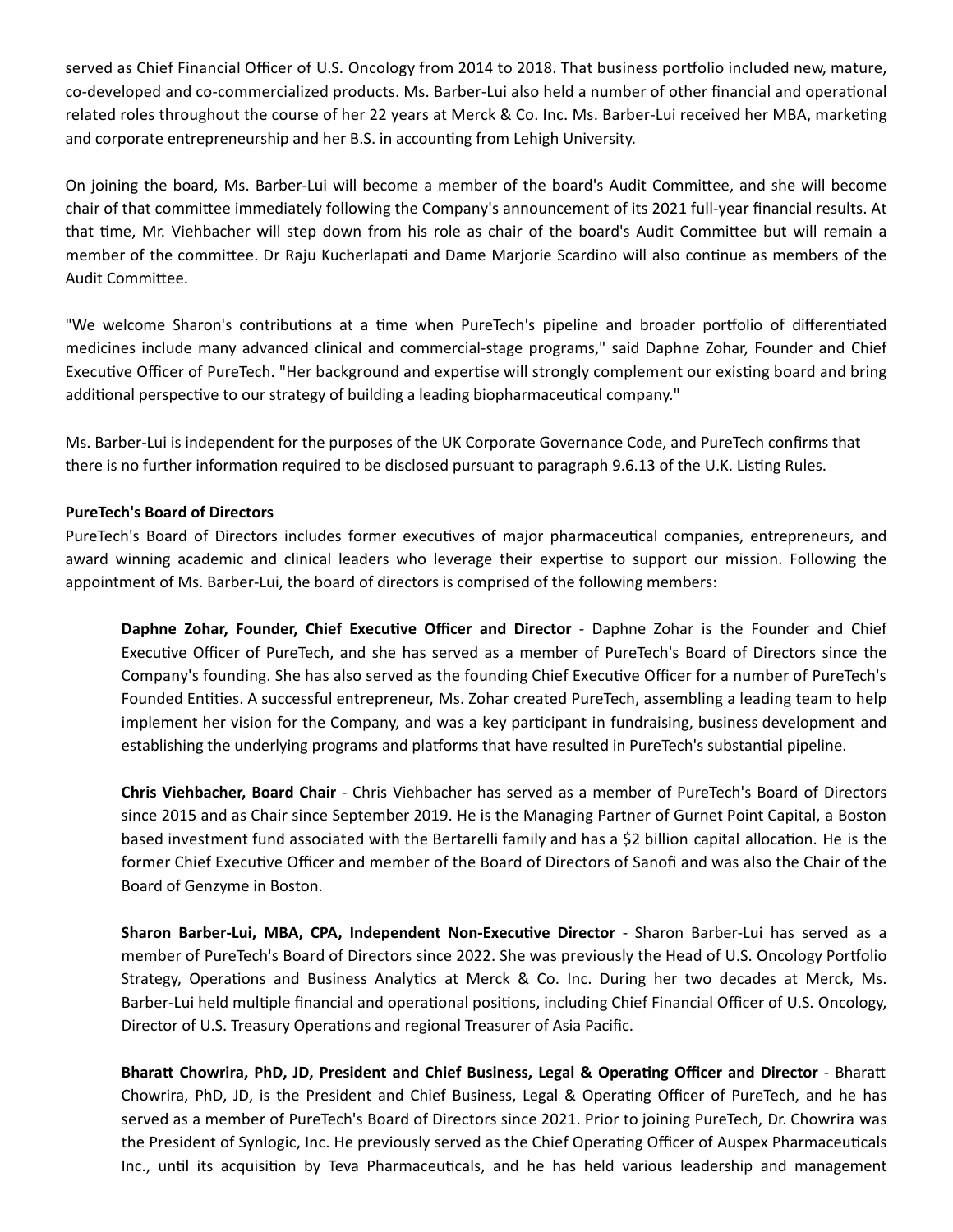positions across the biopharmaceutical industry.

Raju Kucherlapati, PhD, Independent Non-Executive Director - Raju Kucherlapati, PhD, has served as a member of PureTech's Board of Directors since 2014. He is the Paul C. Cabot Professor of Genetics and Professor of Medicine at Harvard Medical School. Dr. Kucherlapati was a founder and formerly a board member of Abgenix (acquired by Amgen for \$2.2 billion), Cell Genesys and Millennium Pharmaceuticals (acquired by Takeda for \$8.8 billion).

John LaMattina, PhD, Independent Non-Executive Director - John LaMattina, PhD, has served as a member of PureTech's Board of Directors since 2009. Dr. LaMattina was previously president of Pfizer Global Research and Development and held positions of increasing responsibility during his 30-year career at Pfizer.

Bob Langer, ScD, Co-Founder and Non-Executive Director - Bob Langer, ScD, is a Co-founder of PureTech and has served as a member of PureTech's Board of Directors since the Company's founding. He has served as the David H. Koch Institute Professor at MIT since 2005. He is one of 12 institute professors, which is the highest honor that can be awarded to a faculty member at MIT. Dr. Langer has received over 220 major awards and is the most cited engineer in history.

Kiran Mazumdar-Shaw, Independent Non-Executive Director - Kiran Mazumdar-Shaw has served as a member of PureTech's Board of Directors since 2020. She is a pioneering biotech entrepreneur, a healthcare visionary, a global influencer and a passionate philanthropist. She is a pioneer of India's biotech industry and founder of Biocon.

**Dame Marjorie Scardino, Senior Independent Director** - Dame Marjorie Scardino has served as a member of PureTech's Board of Directors since 2015. She served as Chief Executive of *The Economist* for 12 years and was the Chief Executive of Pearson plc, the world's leading education company and the owner of Penguin Books and The Financial Times Group. She served as chairman of The MacArthur Foundation from 2012 to 2017, and later became the Chairman of the London School of Hygiene and Tropical Medicine.

#### **PureTech's R&D CommiƩee**

PureTech's R&D Committee works in close collaboration with the board and PureTech's network of scientific experts to drive our distinctive R&D model for advancing scientific breakthroughs. The Committee is comprised of board members Bob Langer, ScD, Raju Kucherlapati, PhD, and John LaMattina, PhD, in addition to the following members:

H. Robert Horvitz, PhD, Board Observer and R&D Committee Chair - H. Robert Horvitz, PhD, is a Board Observer and Chair of PureTech's R&D Committee. He received the Nobel Prize in Physiology or Medicine and is the David H Koch Professor of Biology at Massachusetts Institute of Technology, an investigator of the Howard Hughes Medical Institute, neurobiologist (neurology) at Massachusetts General Hospital, a member of the MIT McGovern Institute for Brain Research and the MIT Koch Institute for Integrative Cancer Research. He is cofounder of multiple life science companies, including Epizyme (EPZM), Mitobridge (acquired by Astellas) and Idun Pharmaceuticals (acquired by Pfizer) and was a member of the Scientific Advisor Board of the Novartis Institutes for BioMedical Research.

**Dennis Ausiello, MD, R&D Committee Member** - Dennis Ausiello, MD, is a member of PureTech's R&D Committee. He is the Jackson Distinguished Professor of Clinical Medicine and was previously Director, Emeritus of the MD/PhD Program at Harvard Medical School. Dr. Ausiello is Chairman of Medicine, Emeritus and Director of the Center for Assessment Technology and Continuous Health (CATCH) at Massachusetts General Hospital (MGH). Dr. Ausiello served on the Board of Directors of Pfizer Pharmaceuticals, where he was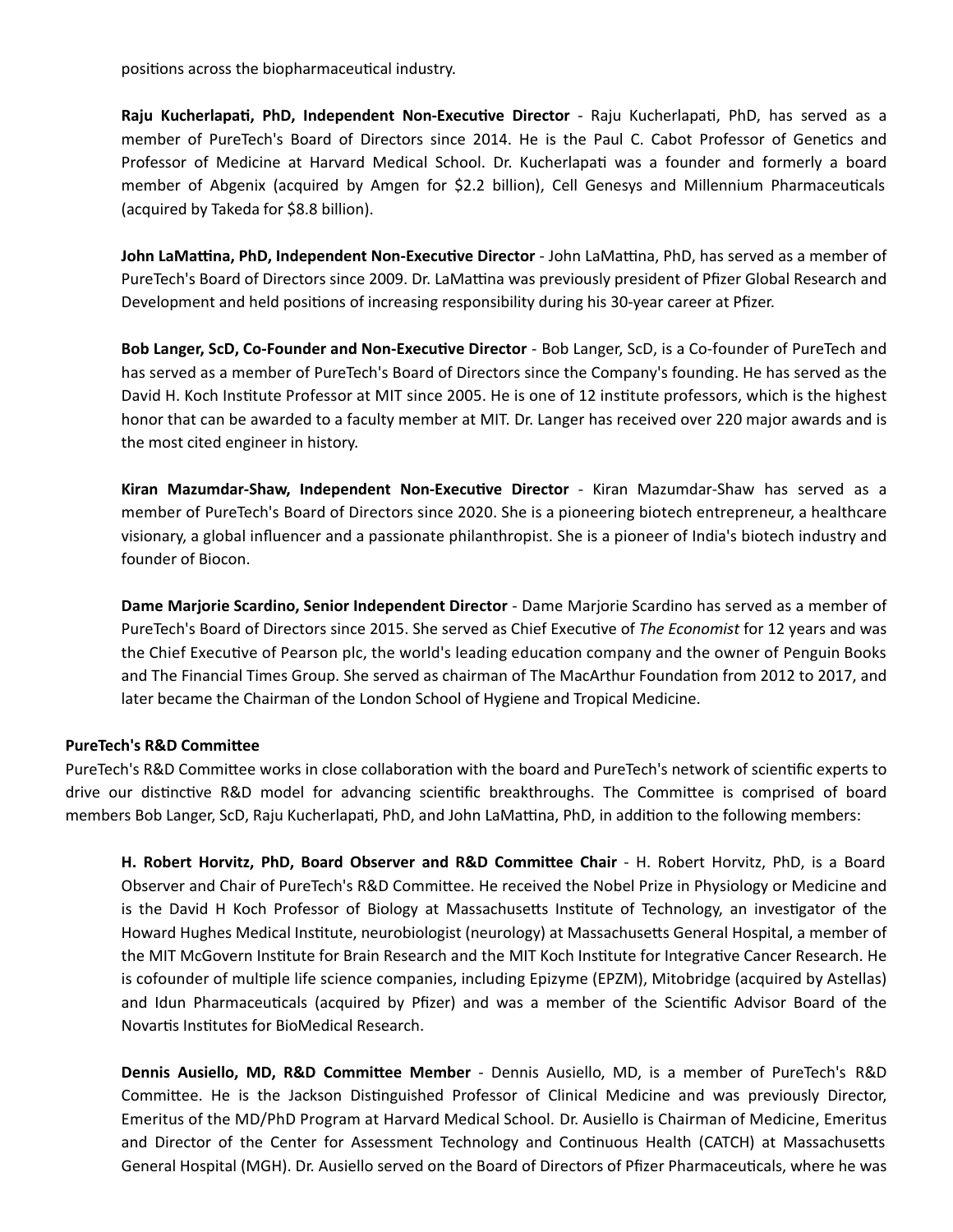their former Lead Director.

**Bennett Shapiro, MD, Co-founder and R&D Committee Member** - Ben Shapiro, MD, is a Co-founder and member of PureTech's R&D Committee. As former Executive Vice President at Merck Research Laboratories of Merck & Co. Inc., Dr. Shapiro initially led Worldwide Basic Research and was responsible for all the basic and preclinical research activities at Merck & Co. Inc. He later led Worldwide Licensing and External Research and was responsible for Merck's relationships with the academic and industrial biomedical research community. His leadership resulted in the discovery, development and registration of approximately 25 drugs and vaccines.

### **About PureTech Health**

PureTech is a clinical-stage biotherapeutics company dedicated to discovering, developing and commercializing highly differentiated medicines for devastating diseases, including inflammatory, fibrotic and immunological conditions, intractable cancers, lymphatic and gastrointestinal diseases and neurological and neuropsychological disorders, among others. The Company has created a broad and deep pipeline through the expertise of its experienced research and development team and its extensive network of scientists, clinicians and industry leaders. This pipeline, which is being advanced both internally and through PureTech's Founded Entities, is comprised of 25 therapeutics and therapeutic candidates, including two that have received both U.S. FDA clearance and European marketing authorization, as of the date of PureTech's most recently filed Half Year Report and corresponding Form 6-K. All of the underlying programs and platforms that resulted in this pipeline of therapeutic candidates were initially identified or discovered and then advanced by the PureTech team through key validation points based on the Company's unique insights into the biology of the brain, immune and gut, or BIG, systems and the interface between those systems, referred to as the BIG Axis.

For more information, visit [www.puretechhealth.com o](http://www.puretechhealth.com/)r connect with us on Twitter @puretechh.

### **Cautionary Note Regarding Forward-Looking Statements**

This press release contains statements that are or may be forward-looking statements within the meaning of the Private Securities Litigation Reform Act of 1995. All statements contained in this press release that do not relate to matters of historical fact should be considered forward-looking statements, including without limitation those statements that relate to expectations regarding the addition of Ms. Barber-Liu to our board of directors and her role with the board and the board's Audit Committee, and PureTech's future prospects, development plans and strategies. The forward-looking statements are based on current expectations and are subject to known and unknown risks, uncertainties and other important factors that could cause actual results, performance and achievements to differ materially from current expectations, including, but not limited to, those risks, uncertainties and other important factors described under the caption "Risk Factors" in our Annual Report on Form 20-F for the year ended December 31, 2020 filed with the SEC and in our other regulatory filings. These forward-looking statements are based on assumptions regarding the present and future business strategies of the Company and the environment in which it will operate in the future. Each forward-looking statement speaks only as at the date of this press release. Except as required by law and regulatory requirements, we disclaim any obligation to update or revise these forward-looking statements, whether as a result of new information, future events or otherwise.

**Contact: PureTech** Public Relations [publicrelaƟons@puretechhealth.com](mailto:publicrelations@puretechhealth.com) Investor Relations